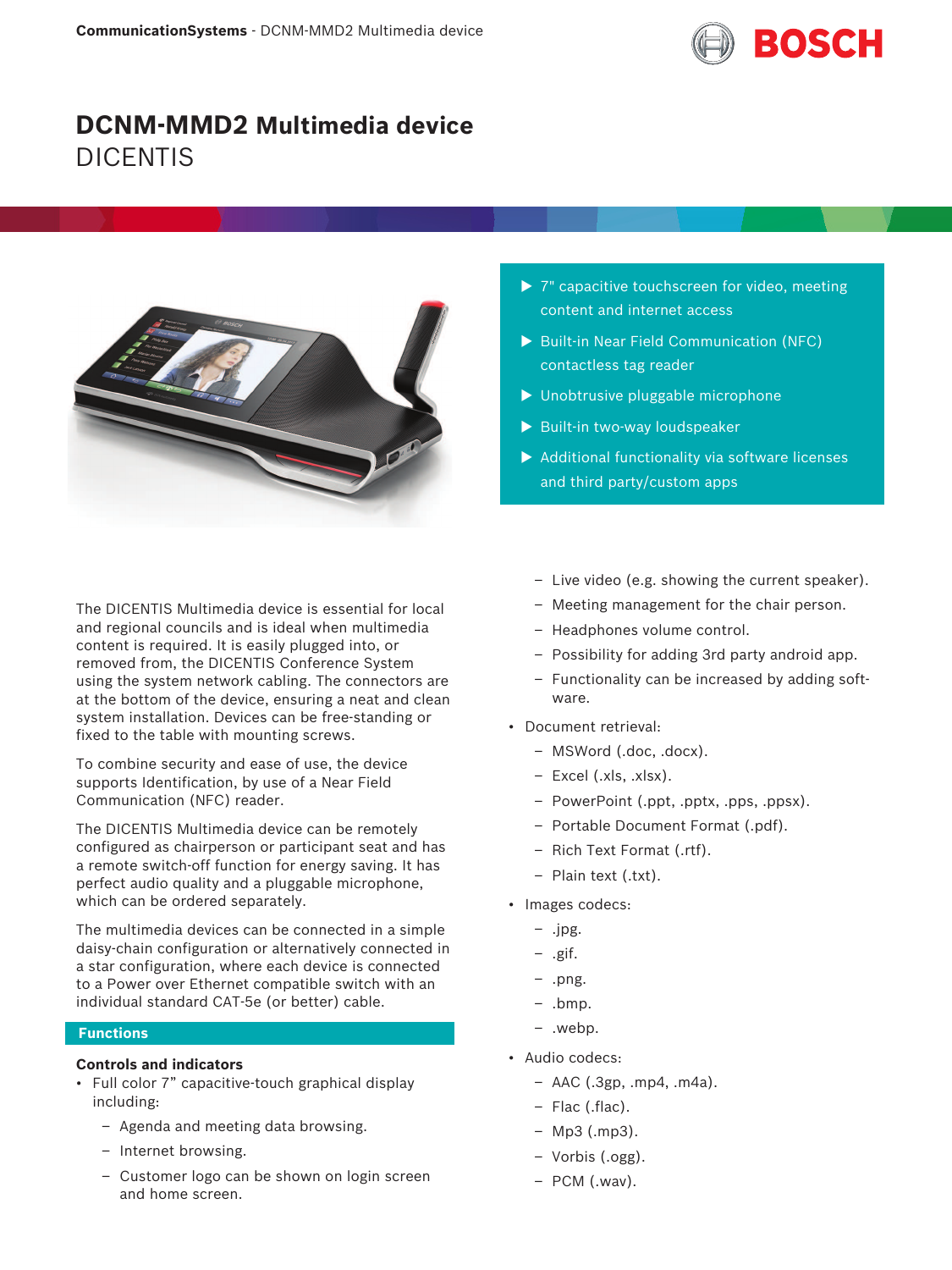- Video codecs
	- H263 (.3gp, .mp4).
	- H264 (.3gp, .mp4).
	- MPEG4 (.3gp).
	- vp8 (.webm).
- Pluggable microphone.
- Built-in 3M pixel camera for future use.
- Built-in two-way loudspeaker.
- Microphone on/off button or request-to-speak button.
- Microphone mute or chairperson priority button.
- Indicators showing: microphone on state, request-to-speak and possible-to-speak.
- Two‑way speaker system.
- Built‑in Near Field Communication (NFC) contactless tag reader

# **Interconnections**

- Socket for pluggable microphone.
- 2x RJ45 compatible connection for system communication and power.
- 3.5 mm stereo jack for headphones, external microphone or headset microphone.
- Hot plug-and-play.
- Provision to attach a magnetic name card holder.

# **Certifications and approvals**

| Region | Regulatory compliance/quality marks |           |
|--------|-------------------------------------|-----------|
| Europe | CE.                                 | DCNM-MMD2 |

# **Parts included**

| Quantit Component                    |
|--------------------------------------|
|                                      |
| DCNM-MMD2 DICENTIS Multimedia device |

# **Technical specifications**

# **General**

| Screen size      | 7 inch, 1024 x 600<br>pixels |
|------------------|------------------------------|
| Screen type      | Capacitive multi<br>touch    |
| Operating system | Android 4.03                 |

| Supported contactless NFC<br>tag | According to: ISO/<br>IEC14443 Type A<br>(from 106 kbps to<br>848 kbps. MIFARE<br>106kbps). |
|----------------------------------|---------------------------------------------------------------------------------------------|
| <b>Electrical</b>                |                                                                                             |
| Supply voltage                   | 48 Vdc IFFF 802.3 at<br>Type 2                                                              |
| Power consumption                | 12 W                                                                                        |
| Frequency response               | $100 Hz - 20 kHz$<br>(-3 dB at nominal<br>level)                                            |
| THD at nominal level             | $< 0.05 \%$                                                                                 |
| Dynamic range                    | 96 dB<br>$(14-110$ dBSPL)                                                                   |
| Signal-to-noise ratio            | 66 dB with respect to<br>nominal level<br>headroom 30 dB                                    |

#### **Audio inputs**

| Nominal microphone input             | 80 dB SPL according<br>to ISO22259<br>(IEC60914)       |
|--------------------------------------|--------------------------------------------------------|
| Maximum microphone input             | $110$ dB SPL<br>according to<br>ISO22259<br>(IEC60914) |
| External microphone<br>nominal input | $-38$ dBV                                              |
| External microphone<br>maximum input | $-25$ dBV                                              |

# **Audio outputs**

| Loudspeaker nominal output    | 72 dB SPL @ 0.5 m |
|-------------------------------|-------------------|
| Loudspeaker maximum<br>output | $90$ dB SPI       |
| Headphone nominal output      | $-9$ dBV          |
| Headphone maximum output      | $-6$ dBV          |

# **Mechanical**

Mounting Tabletop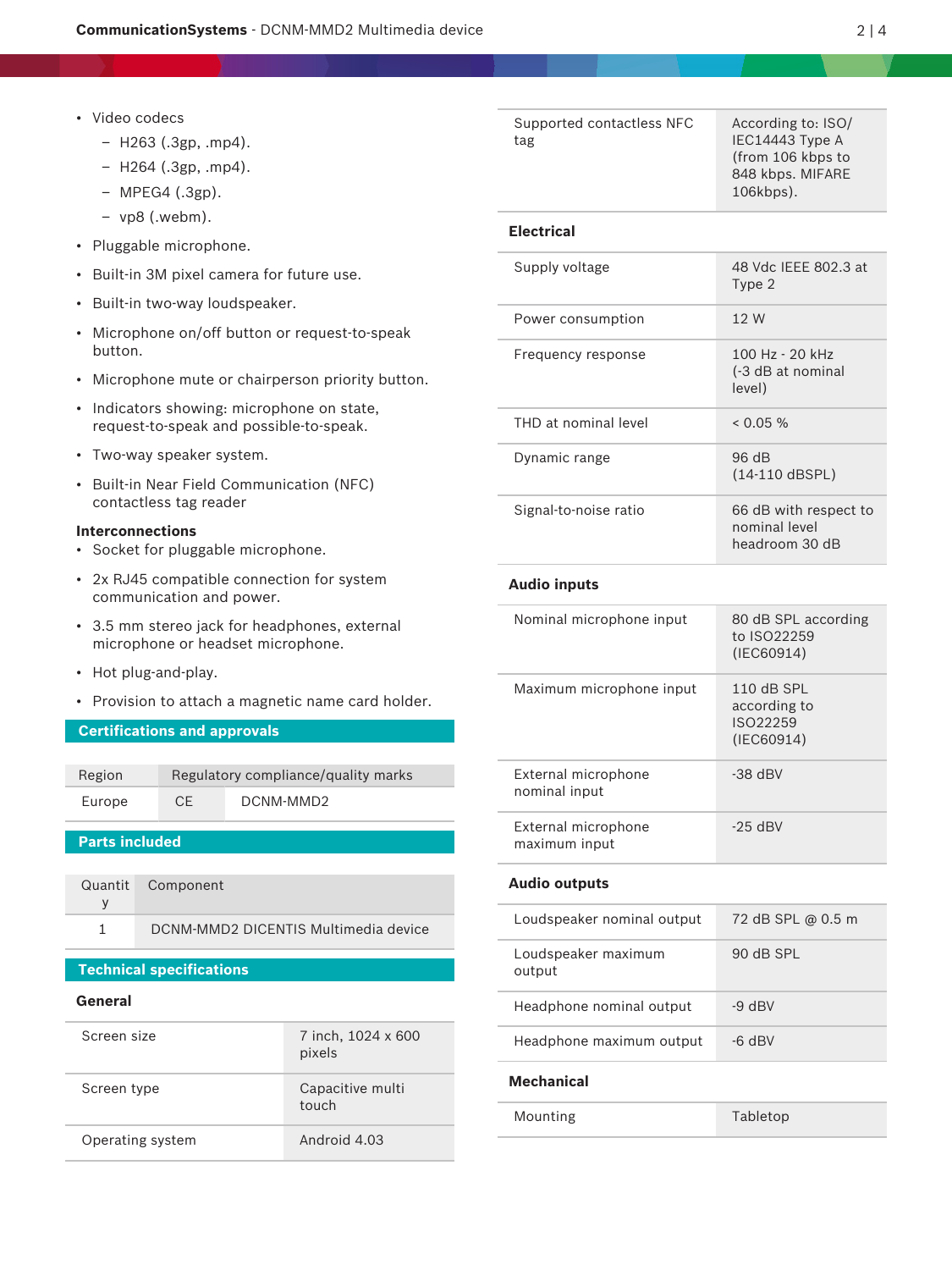| Dimensions $(H \times W \times D)$ | 75 x 312 x 175 mm<br>$(2.95 \times 12.28 \times 6.89)$<br>in) |
|------------------------------------|---------------------------------------------------------------|
| Weight                             | $1.85 \text{ kg}$ (4.078 lb)                                  |
| Color                              | Traffic black<br>RAI 9017<br>Pearl light grey<br>RAI 9022     |

#### **Environmental**

| Operating temperature                | $0$ °C to +35 °C<br>$(32$ of to +113 of)       |
|--------------------------------------|------------------------------------------------|
| Storage and transport<br>temperature | $-20$ °C to $+60$ °C<br>$(-4$ of to $+140$ of) |
| Relative humidity                    | $< 90 \%$ , $> 5\%$                            |

#### **Ordering information**

#### **DCNM-MMD2 Multimedia device**

Multimedia conference device with capacitive touch screen and built-in Near Field Communication (NFC) contactless tag reader. Microphone and cable to be ordered separately.

Order number **DCNM-MMD2 | F.01U.322.488 F.01U.348.387**

#### **Accessories**

#### **DCNM-HDMIC High directive microphone**

DICENTIS High Directive Microphone for the DICENTIS Conference System or DICENTIS Wireless Conference System.

Order number **DCNM-HDMIC | F.01U.374.038 F.01U.269.132**

### **DCNM-MICS Microphone with short stem**

DICENTIS short stem microphone for the DICENTIS Conference System or DICENTIS Wireless Conference System.

Order number **DCNM-MICS | F.01U.288.448 F.01U.374.039**

# **DCNM-MICL Microphone with long stem**

DICENTIS long stem microphone for the DICENTIS Conference System or DICENTIS Wireless Conference System.

Order number **DCNM-MICL | F.01U.288.447**

# **DCNM-NCH Name card holder for DCNM-MMD**

Name Card Holder for attaching to the rear side of the DICENTIS Multimedia device.

Order number **DCNM-NCH | F.01U.274.859**

#### **DCNM-MMDSP Anti reflection foil for DCNM-MMD**

DICENTIS anti-reflection foil for preventing unwanted reflection from ceiling lights and protecting the DICENTIS Multimedia device LCD screen. Order number **DCNM-MMDSP | F.01U.283.299**

**ACD-MFC-ISO Card, MIFAREclassic, 1kB, 50pcs**

MIFARE Classic ID card with 1 kByte data storage, 2 application areas, one of which can be customized. Packing information: 50 cards/ each unit Order number **ACD-MFC-ISO | F.01U.218.378**

#### **ACD-EV1-ISO Card, MIFARE EV1, 8kB, 50pcs**

Mifare DESFire EV1 ID card with 8 kByte data storage, 2 application areas, one of which can be customized. Packing information: 50 cards/ each unit Order number **ACD-EV1-ISO | F.01U.218.412**

# **DCNM-CB02-I System cable assembly 2m**

2 m (6.6 feet), system network cable for connecting all DICENTIS devices.

#### Order number **DCNM-CB02-I | F.01U.332.138**

#### **DCNM-CB05-I System cable assembly 5m**

5 m (16.0 feet), system network cable for connecting all DICENTIS devices.

Order number **DCNM-CB05-I | F.01U.332.019**

**DCNM-CB10-I System cable assembly 10m** 10 m (33.0 feet), system network cable for connecting all DICENTIS devices.

Order number **DCNM-CB10-I | F.01U.332.020**

# **DCNM-CB25-I System cable assembly 25m**

25 m (82.0 feet), system network cable for connecting all DICENTIS devices.

Order number **DCNM-CB25-I | F.01U.332.021**

#### **LBB3443/00 Lightweight headphones**

Lightweight headphones for high-quality sound reproduction, replaceable ear pads and normal cable. Order number **LBB3443/00 | F.01U.508.901**

**LBB3443/10 Lightweight headphones, braided cable** Lightweight headphones for high-quality sound reproduction, replaceable ear pads and durable cable. Order number **LBB3443/10 | F.01U.009.041**

#### **HDP-LWN Lightweight neckband headphones**

Lightweight neckband headphones for high-quality sound reproduction, replaceable ear pads. Order number **HDP-LWN | F.01U.132.714**

# **HDP-LWNEP Ear pad for HDP-LWN, foam**

Replacement ear pads for neckband headphones, 50 pairs.

Order number **HDP-LWNEP | F.01U.134.847**

#### **HDP-ILN Induction loop neckband** Induction loop neckband, lightweight.

Order number **HDP-ILN | F.01U.012.808**

# **Software Options**

**DCNM-LSSL License for language selector at 1 seat** The DICENTIS Select Language at Seat license enables the language selection feature of the DICENTIS Multimedia and DICENTIS Discussion device with touchscreen. The DICENTIS Discussion device with language selector has the functionality built-in. Order number **DCNM-LSSL | F.01U.300.534**